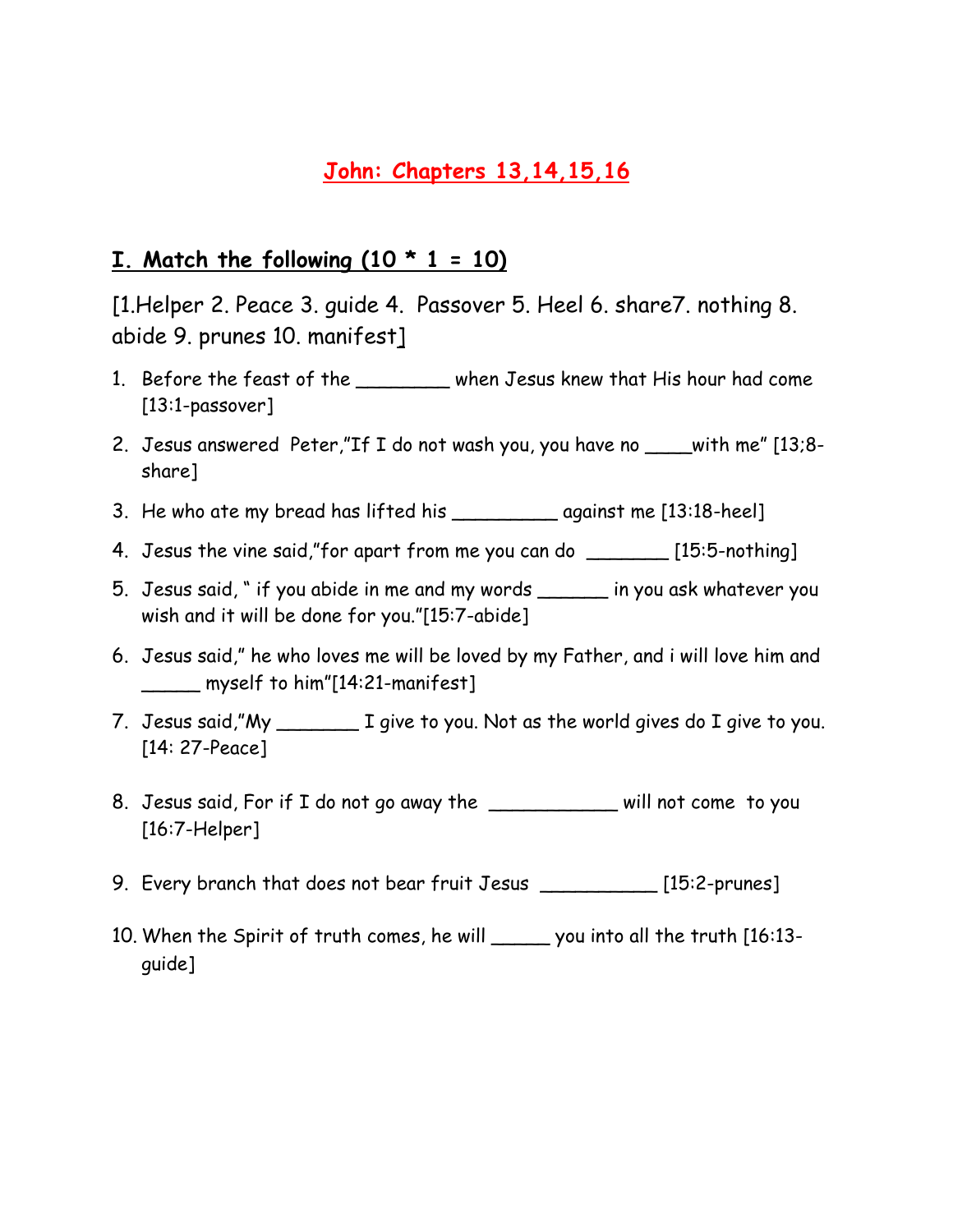### **II who said to whom: (10 \* 2 = 20 Marks )**

- 1. Lord, not (wash) my feet only but also my hands and my head! ([3:9-Peter to Jesus]
- 2. "Do you understand what I have done for you? [13:12-Jesus to his disciples]
- 3. What you are going to do, do quickly [13:27-Jesus to judas Iscariot]
- 4. I am the way and the truth and the life. No one comes to the Father except through me.[14:6-Jesus to Thomas]
- 5. If you ask me anything in my name, I will do it [14:14-Jesus to Philip]
- 6. If anyone loves me, he will keep word, and my Father will love him and we will come to him and make our home with him [14:23-Jesus to disciples]
- 7. 'I chose you and appointed you that you should go and bear fruit and that your fruit should abide"[15:16-Jesus to Disciples]
- 8. "What is this that he says to us, A little whiled you will not see me and again a little while and you will see me"[16;17- Some of Jesus' disciples to one another]
- 9. Ah, now you are speaking plainly and not using figurative speech [16:29- Disciples to Jesus]
- 10. In me you have peace. In the world you will have tribulation [16;33-Jesus to Disciples]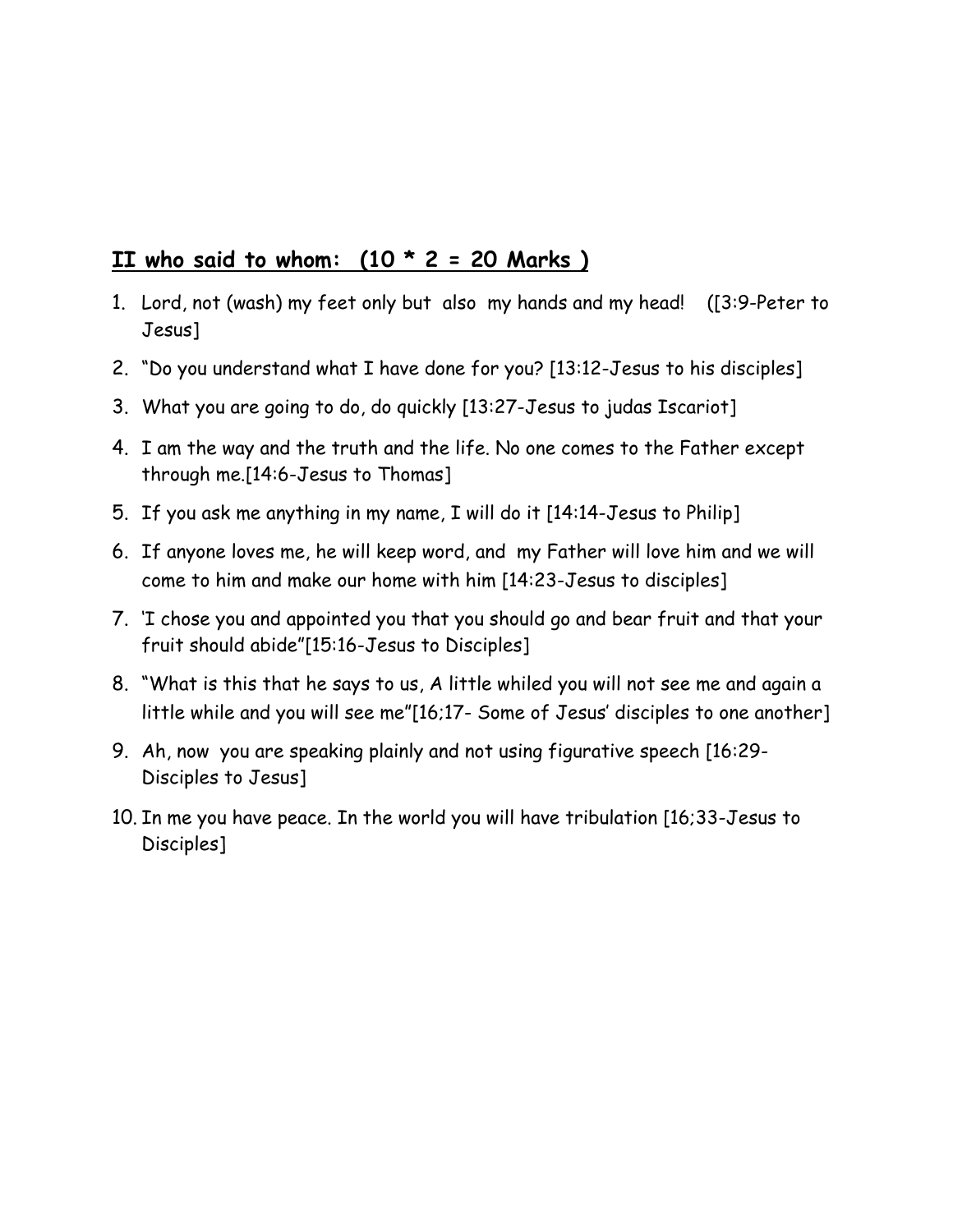- 1. Jesus poured water into a basin and began to wash the disciples' feet [13:5 True ]
- 2. In my Father's house there are many rooms [14:2-True]
- 3. Since Peter had charge of the money, some thought Jesus was telling him to buy what was needed for the feast [13:29-False]
- 4. I will no longer talk much with you, for the ruler of heaven is coming [14:30- False]
- 5. Every branch in me that does not bear fruit the Father takes away [15: 2 True]
- 6. Jesus said, if you keep my commands you will abide in my life (15:10-False )
- 7. A servant is not greater than his master [15:20-True]
- 8. What does Jesus mean by a little while? we do not know what he is talking about [16:18-True]
- 9. Now we know that you know all things and do not need anyone to question you; this is why we believe that you have come from Nazareth [16:30-False]
- 10. But take cross! I have overcome the world [16:33-False]

# **IV Whom am I ( 10 \* 1 = 10 Marks )**

1. I said to Jesus ,"Lord why can I not follow you now? I will let down my life for you!" [13:37-Peter]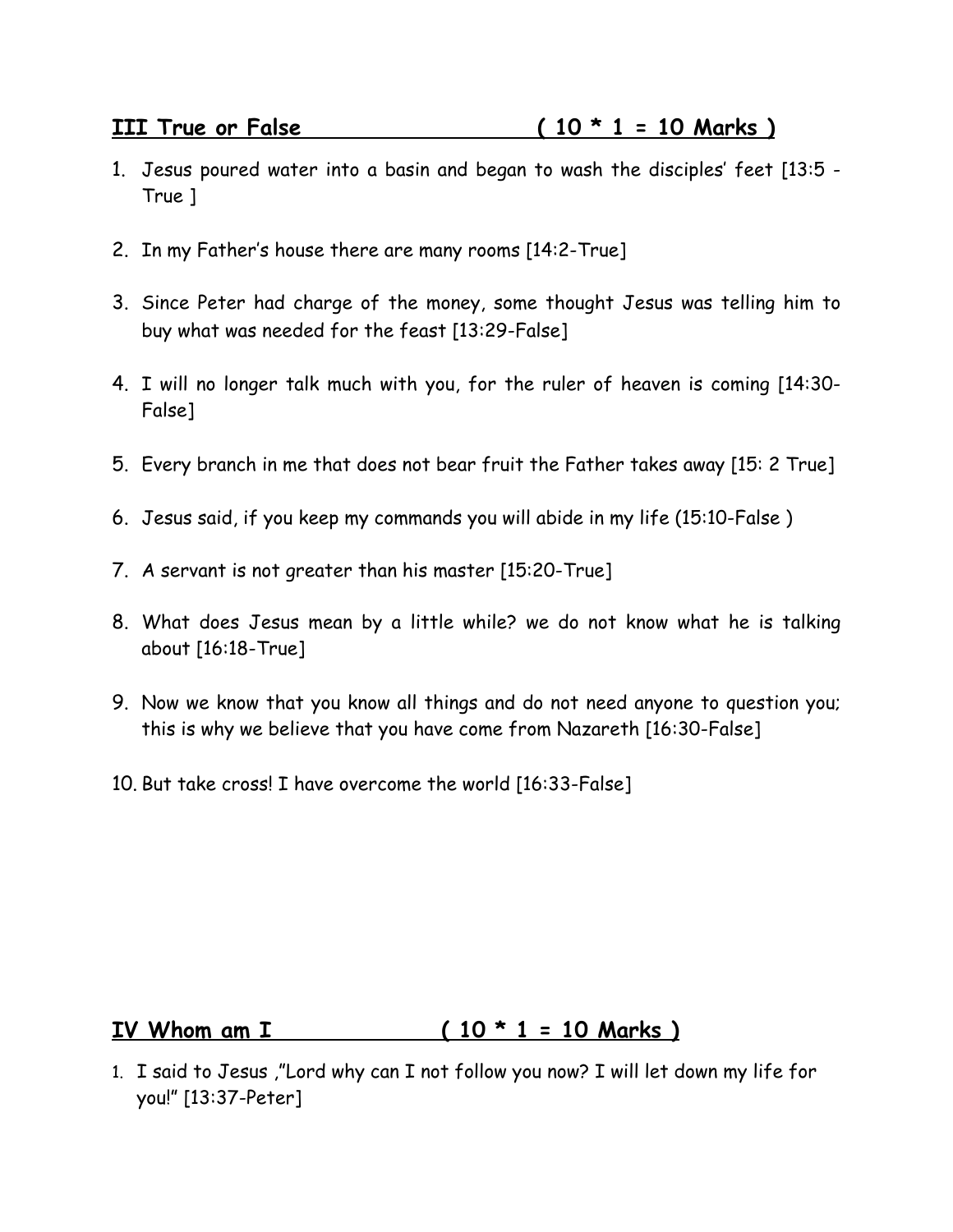- 2. I received the morsel of bread and immediately went out from Jesus and his disciples [13:30-Judas Iscariot]
- 3. I said where I am going you cannot follow me now [13:36-Jesus]
- 4. I told Jesus ," Lord we do not know where you are going. How can we know the way?"[14:5-Thomas]
- 5. I said to Jesus how is it that you will manifest yourself to us and not to the world? [14:22-Judas(not Iscariot)]
- 6. Jesus said that he will not talk much, for I am coming and have no claim on Jesus [14:30-The ruler of this world]
- 7. Abide in me and I in you…I am the vine [15:4,5-Jesus]
- 8. This is my commandment, that you love one another as I have loved you [15:12- Jesus]
- 9. When I come whom Jesus will send to you from the Father, the Spirit of truth[15:26-Helper]
- 10. When I come I will convict the world concerning sin and righteousness and judgment [16:8-Helper]

# **V Fill in the blanks ( 10 \* 1 = 10 Marks )**

- 1. Jesus knew that his hour had come to depart out of this world and go to the \_\_\_\_\_\_\_\_\_ [13:1-Father]
- 2. The devil had already put into the heart of Judas Iscariot to **was all the contract of the system** Jesus [13:2-betray]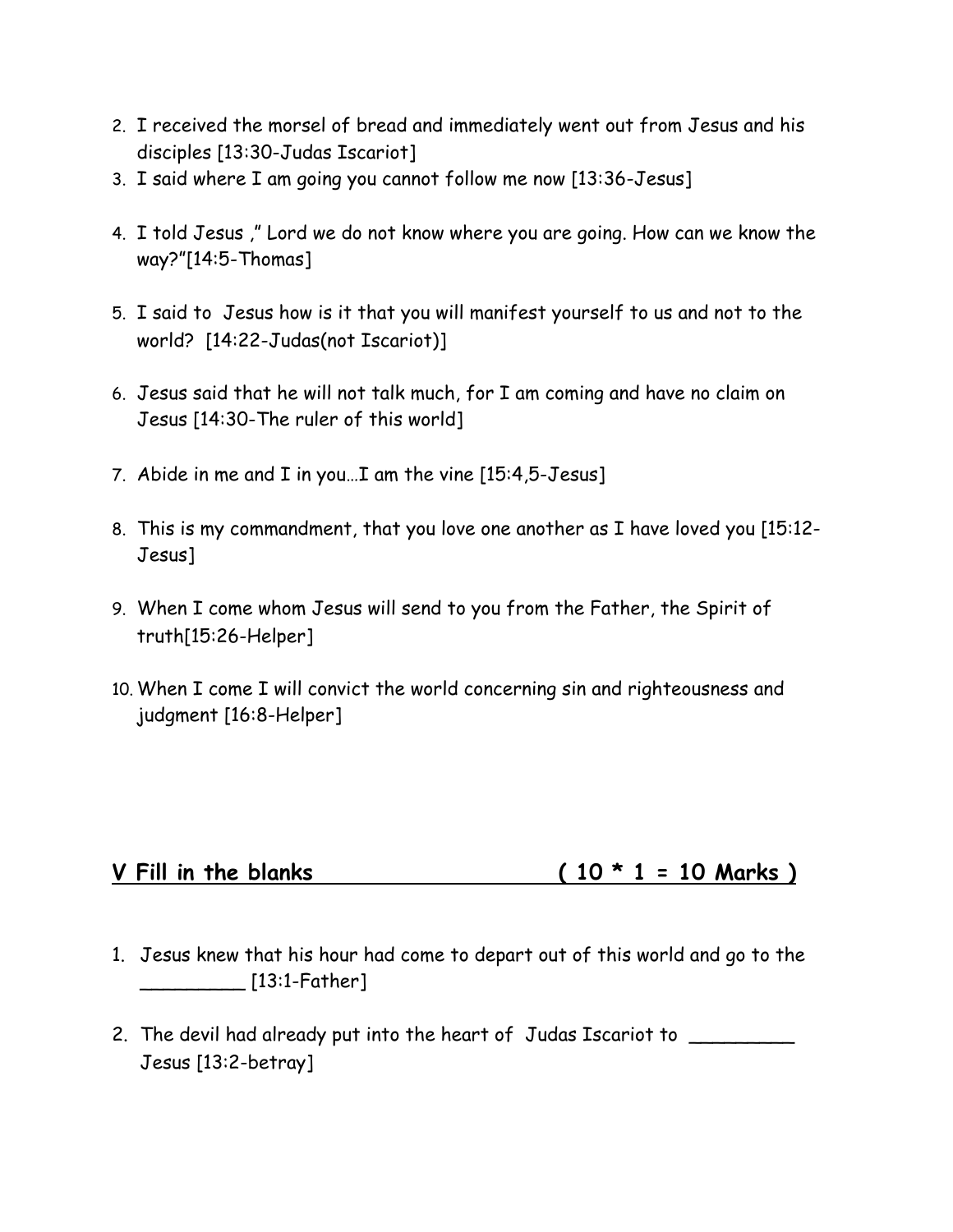- 3. Jesus said,'You call me \_\_\_\_\_\_\_ and \_\_\_\_\_\_\_\_\_\_ and you are right for so, I am" [13:13-Teacher, Lord]
- 4. Jesus said, " a \_\_\_\_\_\_\_\_\_\_ is not greater than his master nor is a greater than the one who sent him [13:16-servant, messenger]
- 5. Jesus said, Love one another; by this all people will know that you are my \_\_\_\_\_\_ if you have love for one another [13:35-Disciples]
- 6. Jesus said, "\_\_\_\_\_\_\_\_\_\_\_\_\_ me that I am in the Father and the Father is in me' [14:11-believe]
- 7. Jesus said,"If you love me, you will keep my \_\_\_\_\_\_\_\_\_\_\_ "[14:15 commandments]
- 8. Greater love has no one than this, that someone lay down his life for his \_\_\_\_\_\_\_\_\_\_\_ [15:13-friends]
- 9. It is to the advantage of the disciples that Jesus goes away, and if Jesus does not go away \_\_\_\_\_\_\_ will not come to you [16:7-Helper]
- 10. I tell you the truth, whatever you ask of the Father in my \_\_\_\_\_\_he will give it to you [16:23-name]

### VI Choose the best answer  $(40 * 1 = 40$  Marks)

**1.** What example of humility did Jesus demonstrate at the last supper  $(13:4-15)$ 

- **a.** Fasting
- **b.** Foot washing
- **c.** Sitting at the lowest seat
- **d.** Willing to eat last.
- **2.** By what did Jesus say others would know who his disciples were [13:35]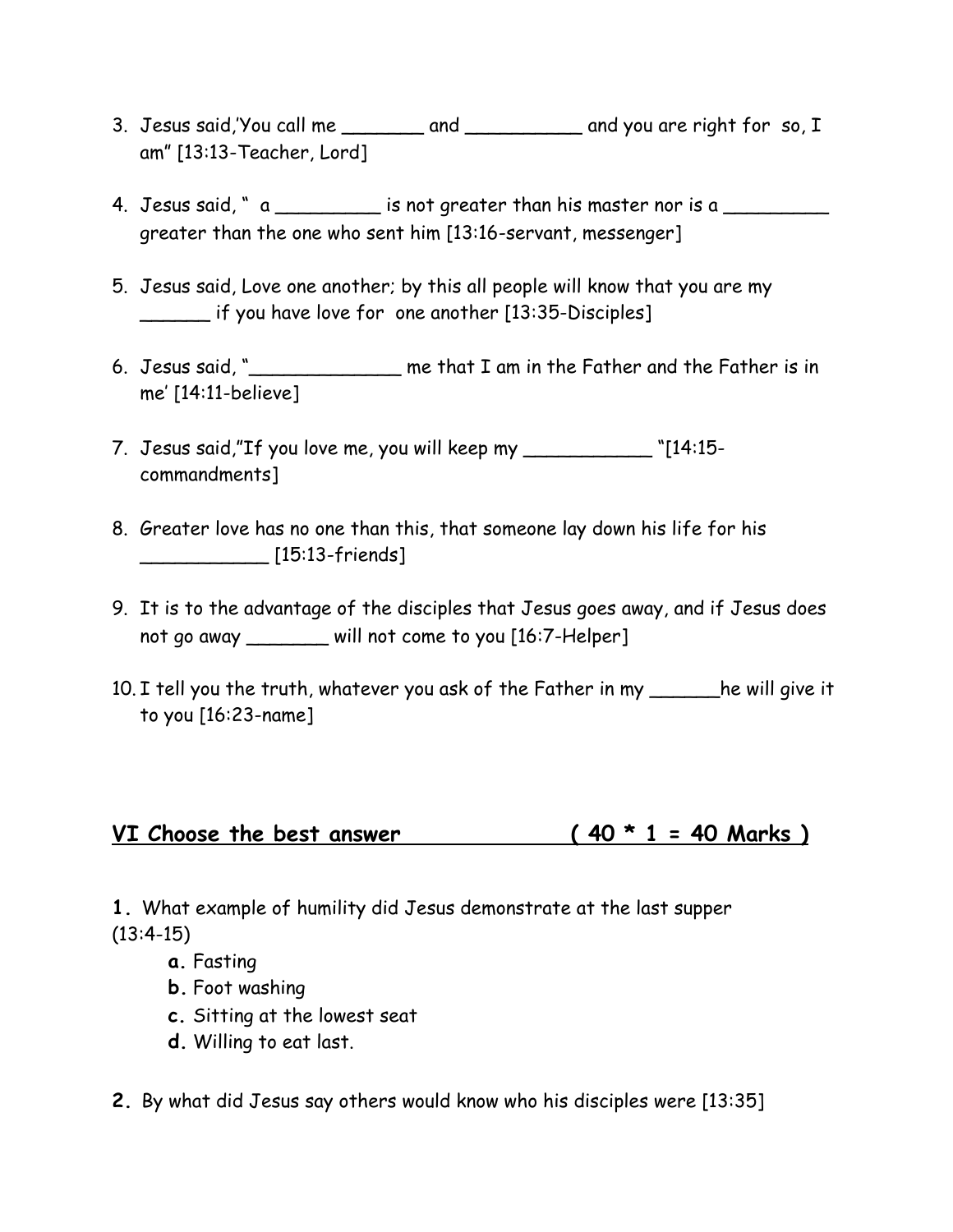- **a.** Outward Appearance
- **b.** Their faithfulness
- **c.** Attending temple
- **d.** They would love one another
- 3. How did Jesus reply to Philip's request, " Lord show us the Father". [14:8-10]
	- **a.** Whoever has seen me has seen the Father
	- **b.** I am in the Father and the Father is in me
	- **c.** The Father who dwells in me does his works
	- **d.** All the above
- 4. What did Jesus say we would do if we love him [14:15]
	- **a.** Keep his commandments
	- **b.** Read his word
	- **c.** Pray
	- **d.** Witness
	- 5. What is the greatest love a man can demonstrate [15:13]
		- a. love his neighbor
		- b. Give all his goods to feed the poor
		- c. Lay down his life for his friends
		- d. Give his body for science
- 6. Jesus said"Now is the Son of Man \_\_\_\_\_\_\_\_ and God is glorified in him." [13:31]
	- **a.** crucified
	- **b.** Resurrected
	- **c.** Ascended
	- **d.** glorified
- **7.** What did Jesus say he would leave with the disciple ( Not as the world gives) [14:27]
	- **a.** Humility
	- **b.** Love
	- **c.** Peace
	- **d.** Altruism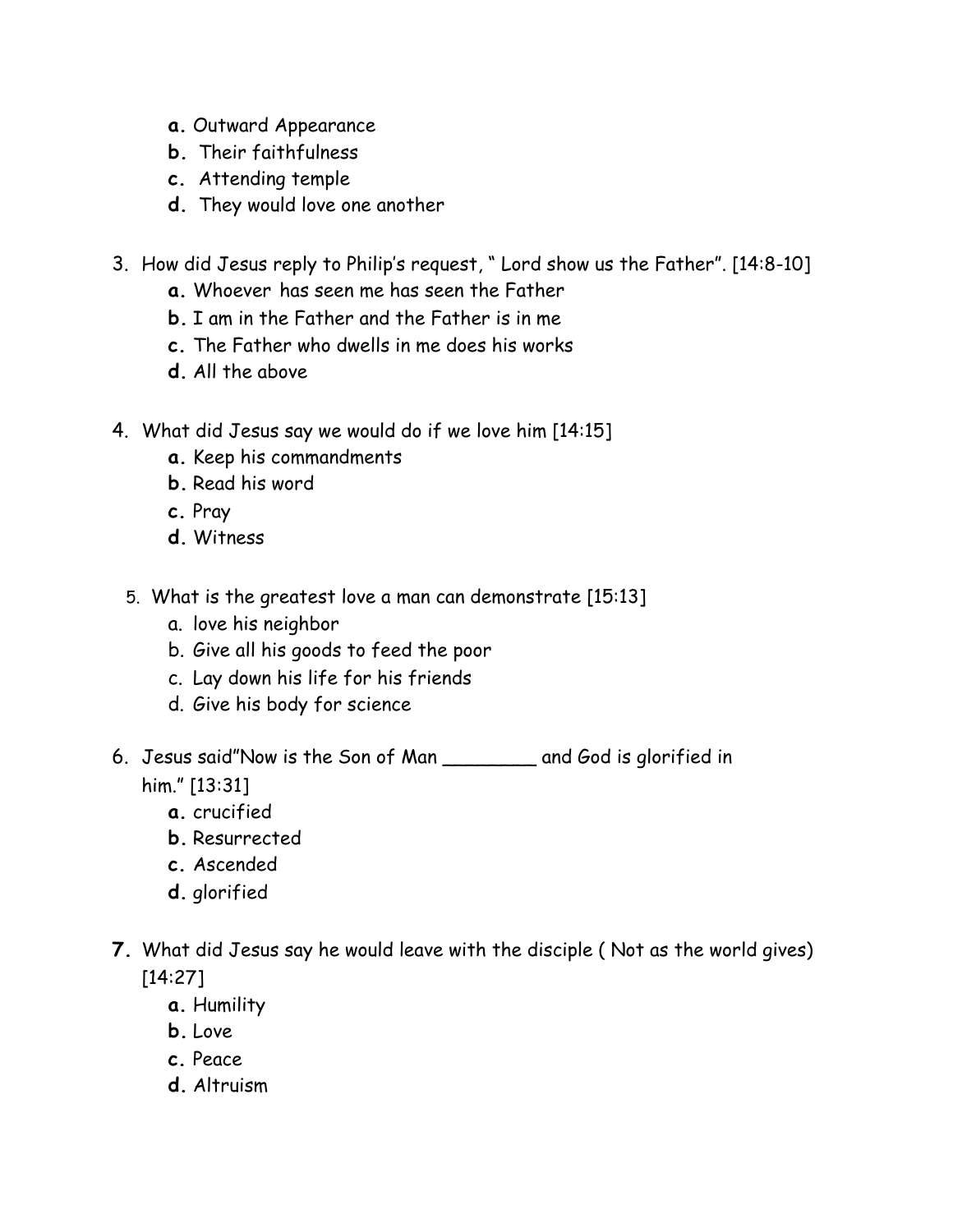- **8.** Which of the disciples was in charge of money [13:29]
	- **a.** John
	- **b.** Peter
	- **c.** Mark
	- **d.** Judas
- **9.** In John 16,Jesus tells the disciples that he will send after he goes away [16:7]
	- **a.** The son of man
	- **b.** The end of the world
	- **c.** The Helper
	- d. The angels
- 10. Jesus said " believe in God and also in me; I go to prepare a \_\_\_\_\_\_\_\_ for you [14:1-3]
	- **a.** Palace
	- **b.** Place
	- **c.** Room
	- **d.** mansion
- 11. When the Spirit of truth comes, "he will \_\_\_\_\_\_\_\_\_\_\_ for he will not speak on his own authority [16:13]
	- **a.** Intercede for you
	- **b.** Guide you into all truth
	- **c.** Keep the commandments
	- **d.** Be the pillar of light
- 12. Jesus said," If I go and prepare a place for you, I will \_\_\_\_\_\_\_\_\_ and will take you to myself, that where I am you may be also." [14:3]
	- **a.** appear again
	- **b.** proceed again
	- **c.** Come again
	- **d.** forgive you
- 13. \_\_\_\_\_\_\_\_\_ I leave with you. My \_\_\_\_\_\_\_\_\_I give to you [14:27]

**a.** Mercy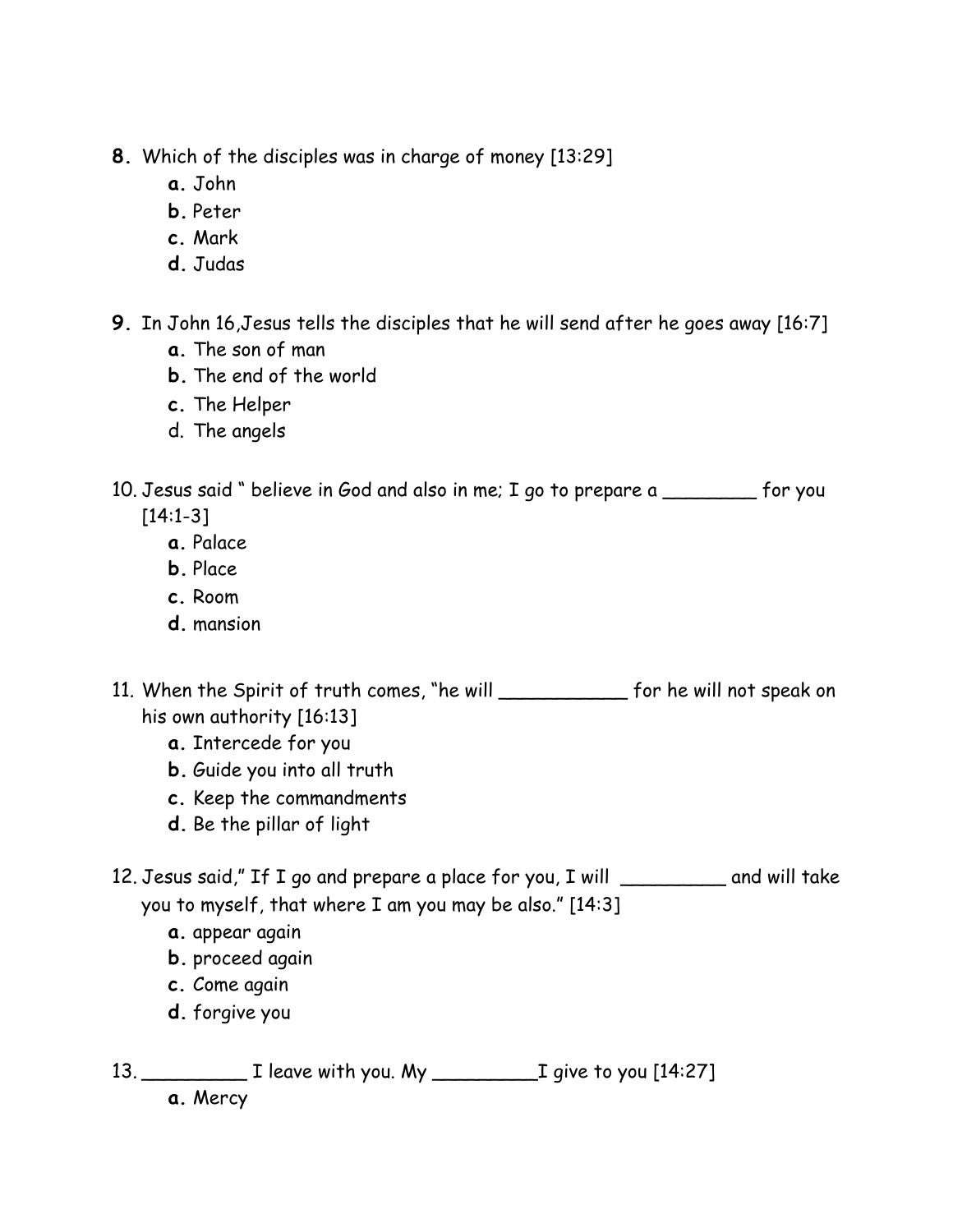- **b.** Joy
- **c.** Love
- **d.** Peace

14. As the branch cannot bear fruit by itself, unless it \_\_\_\_\_\_\_\_\_ in the vine, either can you unless you \_\_\_\_\_\_\_\_ in me [15: 4]

- **a. A**bides, Abide
- b. grows, grow
- c. lives, live
- d. remains, remain

15. Christ warns the believer that the world will persecute them because

they have not known the \_\_\_\_\_\_\_\_\_\_\_ [16:3]

- **a.** World
- **b.** Father nor me
- c. family
- **d.** Mother and father

16. When the Spirit of truth comes, 'he will' guide you into all the  $\boxed{16:13}$ 

- **a.** Wisdom
- **b.** Truth
- **c.** Knowledge
- **d.** Obedience
- 17. The one who has bathed does not need to wash except for his feet, but is completely \_\_\_\_\_\_\_ [13:10]
	- **a.** Holy
	- **b.** Cured
	- c. Clean
	- **d.** washed
- 18. What new commandment did Jesus give a new commandment is based on [13:34]
	- **a.** Worship the Lord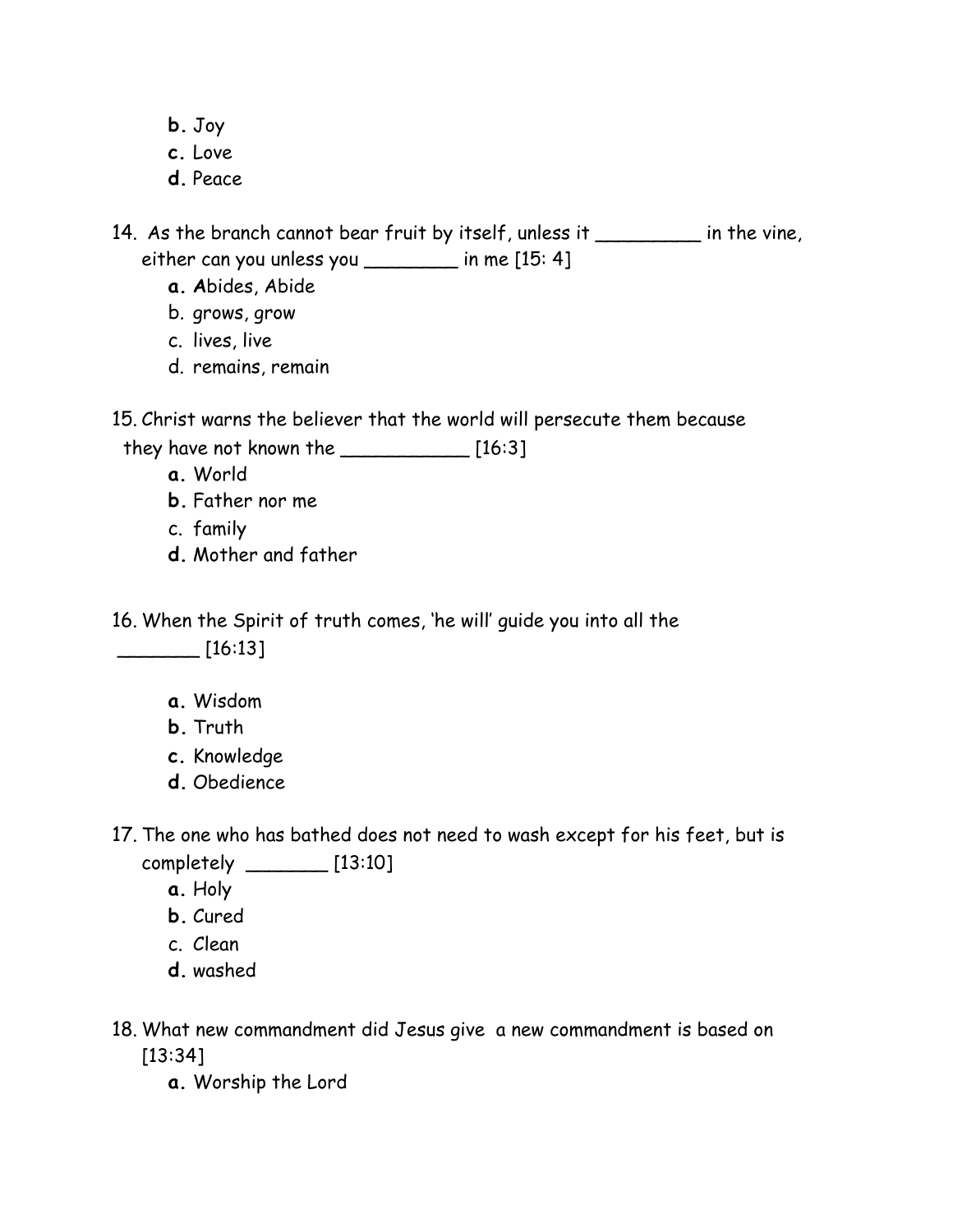- **b.** Love one another
- **c.** worship no idols
- **d.** None of the above

19. Jesus said, "If you love me, you will keep my \_\_\_\_\_\_\_\_\_[14:15]

- **a.** Laws
- **b.** Rules
- **c.** Commandments
- **d.** Promises
- 20. Why did "Jesus choose us out of the world, therefore the world hates you" [15:19]
	- **a.** Because we are not of the world
	- **b.** because we are of the world
	- **c.** To prosper us
	- d. None of the above
- 21. In regard to friendship Jesus referred to the disciples as ( 15:15)
	- **a.** No longer servants but friends because he received so much use from them
	- **b.** No longer servants since they followed him from the beginning
	- **c.** No longer servants but his friends for he revealed his masters business while a servant doesn't know his masters business
	- **d.** No longer servants but friends for all the practical work they do
- 22. The hour is coming when I will no longer speak to you in figures of speech but will tell you \_\_\_\_\_\_\_ about the Father [16:25]
	- **a.** Figuratively
	- **b.** Quickly
	- **c.** Boldly
	- **d.** Plainly
- 23.Thomas said to Jesus," We do not know where you are going. How can we know the \_\_\_\_" [14: 5]
	- **a.** Truth
	- **b.** Life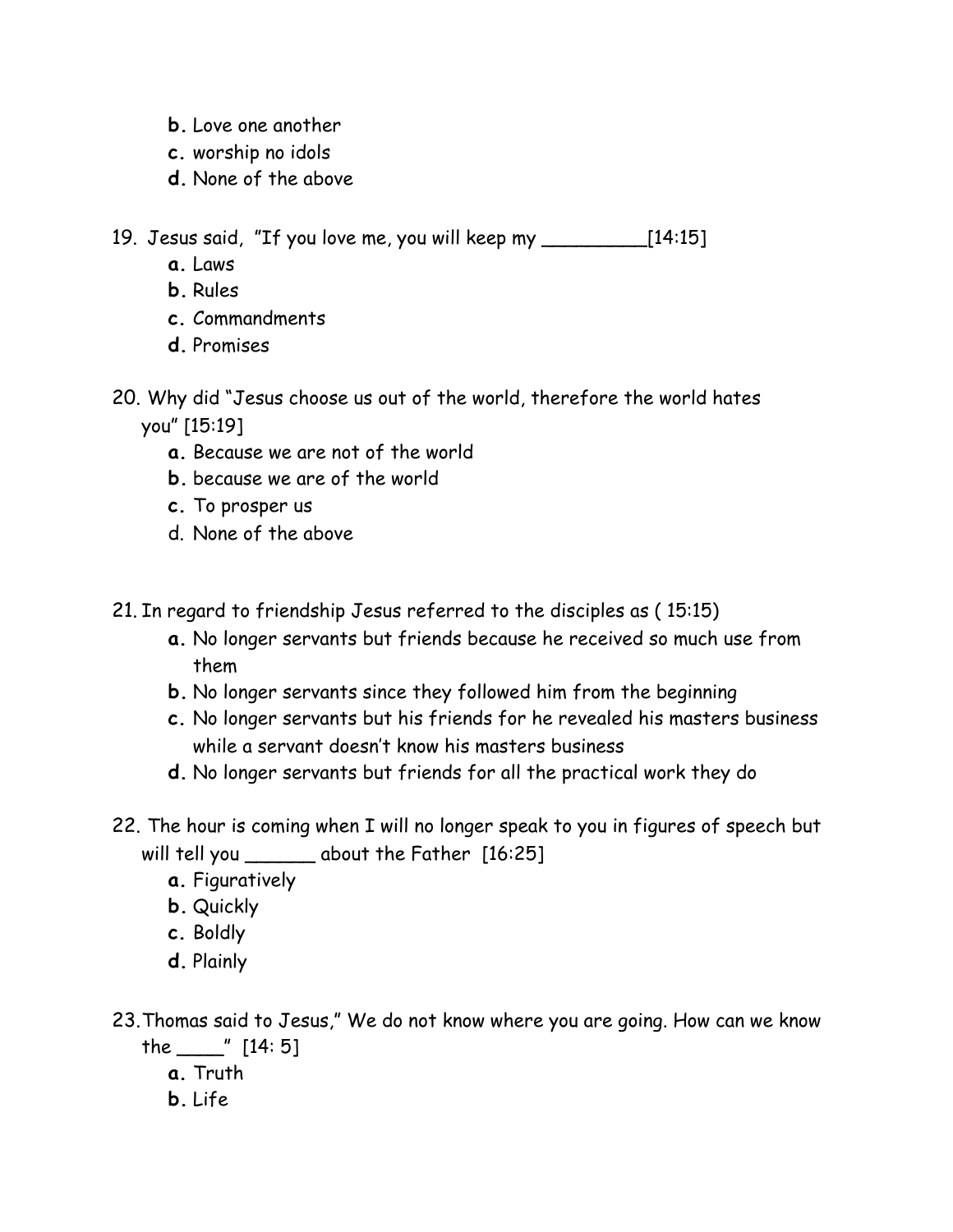- c. Way
- **d. D**estination

24. Jesus to Thomas," If you had known me, you would have known my

- also" [14:7]
	- **a.** Self
	- **b.** Spirit
	- **c.** Father
	- **d.** Family

**25.** To whom did Jesus say,' whoever has seen me has seen the Father. How can you say, " show me the Father?"[14:9]

- **a.** Thomas
- **b.** Didymus
- **c.** Philip
- **d.** Peter

26. On whose authority does Jesus speak? [14:8,10]

- a. Own
- **b.** John
- **c.** Judas
- **d.** The Father

27.Believe me that I am in the father and the father is in me, or else believe on account of the \_\_\_\_\_\_ themselves [14:11]

- a. love
- b. faith
- c. works
- d. deeds
- 28. When Jesus promised His disciples the Helper, He promised, "I will not leave you as \_\_\_\_\_\_\_\_ ,I will come to you [14:18]

**a.** alone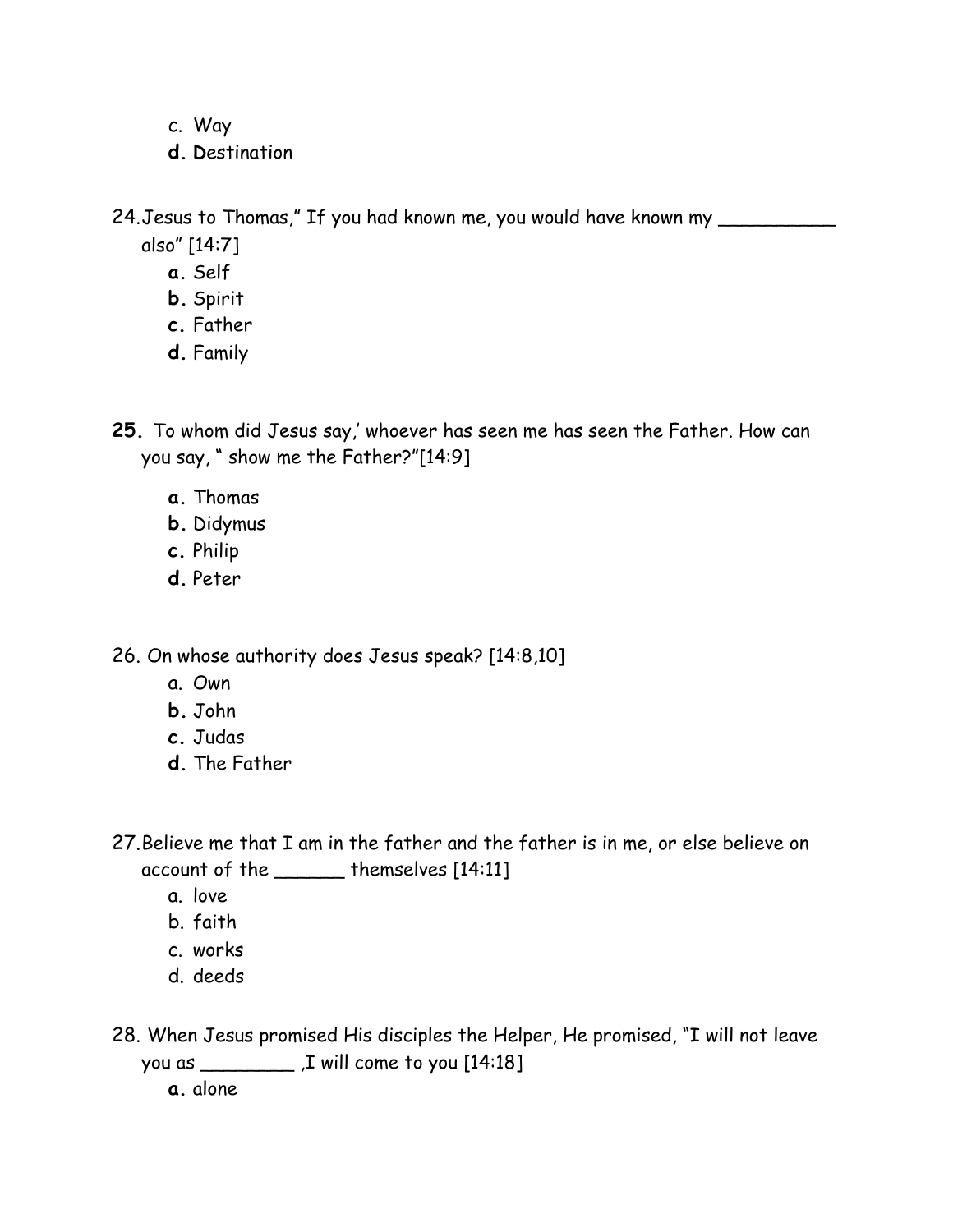- **b.** orphans
- c. single
- d. deserted
- 29. Jesus answered Judas, "If anyone loves me, he will keep my word and my Father will love him and we will come to him and make our \_\_\_\_\_\_\_ with him" [14:23]
	- **a.** peace
	- **b.** love
	- **c.** Home
	- **d.** presence

30.Whoever does not love me does not keep my words. And the word that you hear is not my own but \_\_\_\_\_\_ \_\_\_\_ \_\_\_\_\_[14:24}

- **a.** Prince of the world
- **b.** The evil beings
- **c.** Holy trinity
- **d.** The Father's who sent me
- 31. Let not your hearts be  $\frac{1}{2}$  neither let them be  $\frac{1}{2}$  [14:27]
	- **a.** Truthful and zealous
	- **b.** Troubled and afraid
	- **c.** Weary and sorrowful
	- **d.** None of the above
- 32. From whom did Jesus come into the world and to whom will he go when he leaves the world [16:28]
	- **a.** The Father
	- b. Heaven
	- c. Jerusalem
	- **d.** None of the above
- 33. Where will they put the disciples when the hour is coming when whoever kills them will think he is offering service to God [16;2]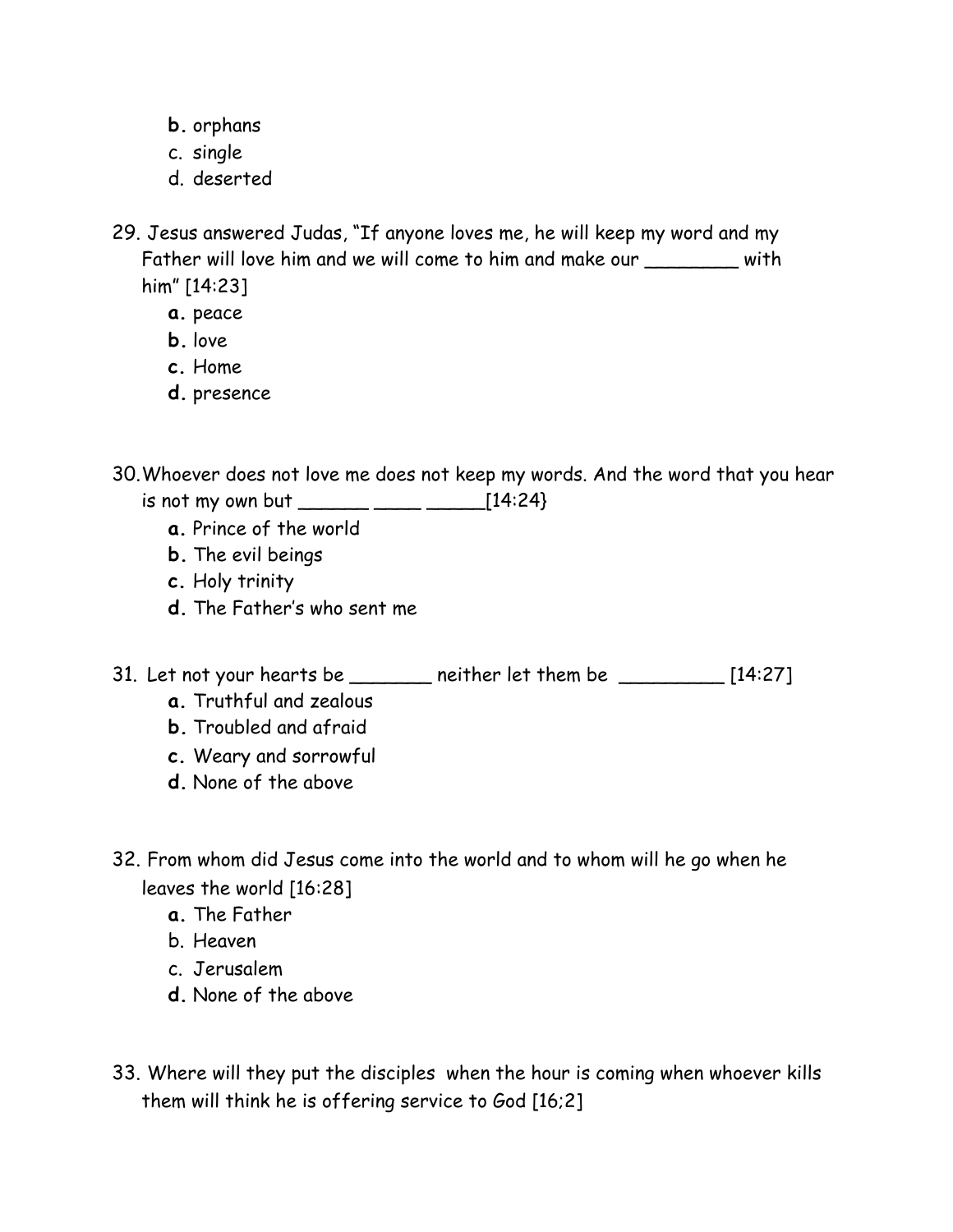- **a.** In the temple
- **b.** In the synagogue
- **c.** Out of the synagogue
- **d.** In the prison
- 34. Who asked, " where are you going" when Jesus said He was going to the one who sent him.[16:5]
	- **a.** All of them
	- **b.** Most of them
	- c. None of them
	- **d.** Some of them
- 35. Jesus said, when the Helper comes, He will convict the world concerning

 $\_$  [16:8]

a. Sin

- **b.** Righteousness
- **c.** Judgment
- **d.** All the above
- 36. How much did Jesus still have to say to the disciples that they cannot bear them [16:12]
	- **a.** None, he only wanted them to listen
	- **b.** All the knowledge of the universe
	- **c.** More than they could bear
	- **d.** many things
- **37.**Who asked Jesus what is this he says, when he said, "A little while you will see me no longer; and again a little while, and you will see me" [16:16-17]
	- **a.** Nicodemus
	- **b.** Spirit of truth
	- **c.** Philip
	- **d.** Some of the disciples
- 38.What does a woman no longer remember when she has delivered the baby [16:21]